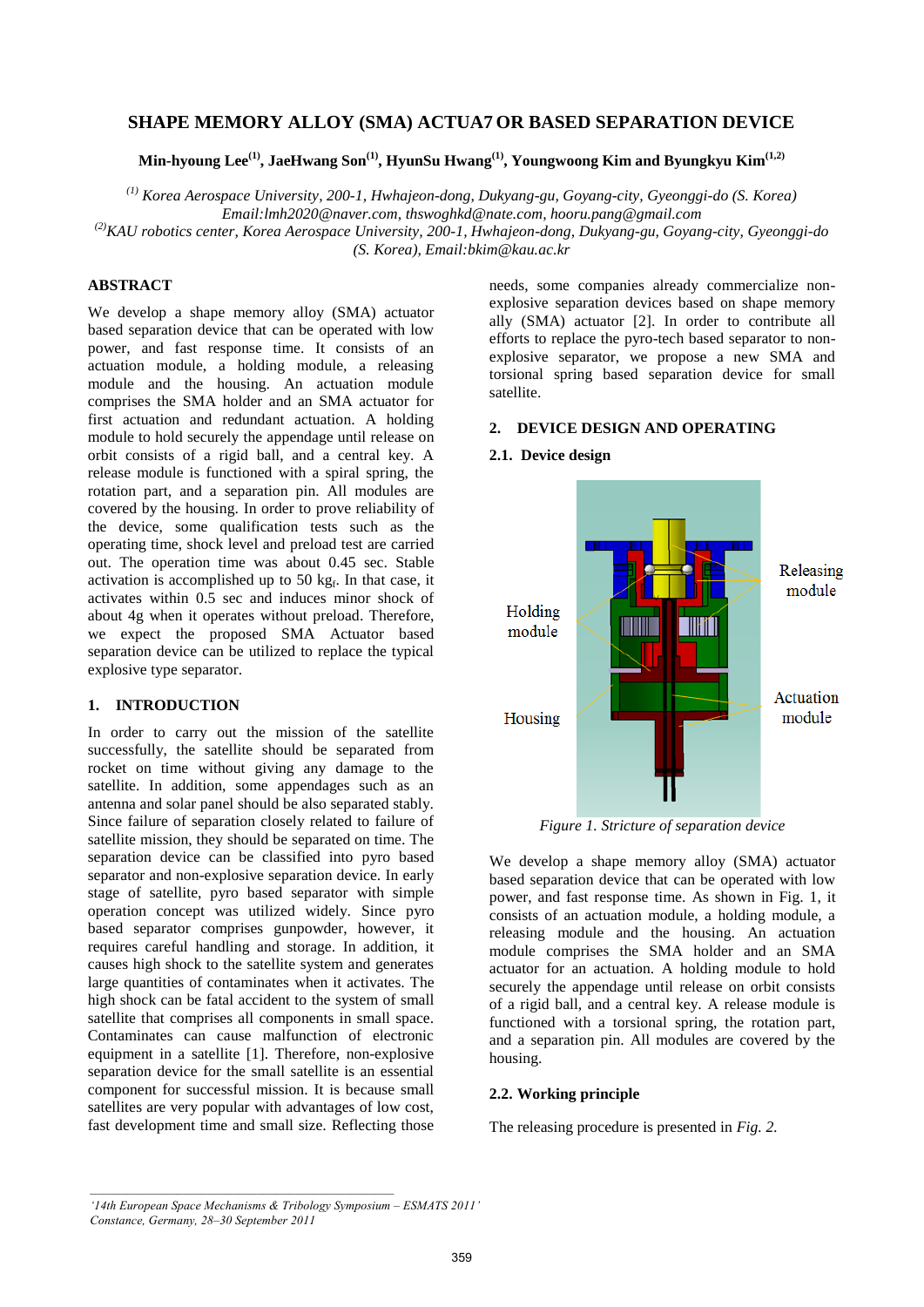

*Figure 2. Activation sequence* 

(1) Locking condition: Winded torsional spring is locked by central key.

(2) Activation: By supplying power to SMA actuator, it is contracted and pulls down the central key. Consequently, the torsional spring is released and rotated.

(3) More power is supplied and the SMA contracts more. It will make free rotation of the torsional spring from the central key. Then the rigid ball moves outward.

(4) Release completed: As a result of movement of the rigid ball, the separation pin under preload releases from the holding module.

# **3. PERFORMANCE TEST**

In order to carry out successfully the mission of the satellite, reliable operation of the separation device is the most important factor. Therefore, some performance tests such as separation time test, preload test and shock-level test are performed [3].

## **3.1. Separation time test**



*Figure 3. System configuration for separation time test* 



*Figure 4. Separation time according to power input and preload.* 

Power supply for a satellite is critical issue for normal operation after it reach on orbit. Therefore, stable deployment of solar panel should be guaranteed. In order to supply stable power, therefore, the separation device which fixes solar panel to satellite should be operated on time.

A configuration for separation time test is shown in *Fig. 3.* A Separation time test is performed using power supply that can be adjusted with resolution time of 0.01sec. The operation of separation device is checked under variation of supplying time of power. In other words, separation time was measured by control of power supplying time.

The separation time is 1.5sec under preload of  $10\text{kg}_f$ when input voltage and current for operation are 3V and 2A respectively. When the current is increased to 3A, the separation time is decreased to 0.5sec. In case the preload is not applied, the separation time is decreased to 0.45sec. That means the preload influences separation time marginally since the preload causes high friction force between rotational parts and the housing in separation device. Separation tests are performed 5 times and the averaged time is presented in Fig. 4.

Most of separation time is for heating SMA wire. Therefore, increasing input electric current could reduce significantly the separation time. However, more than input power of 3V and 3A causes permanent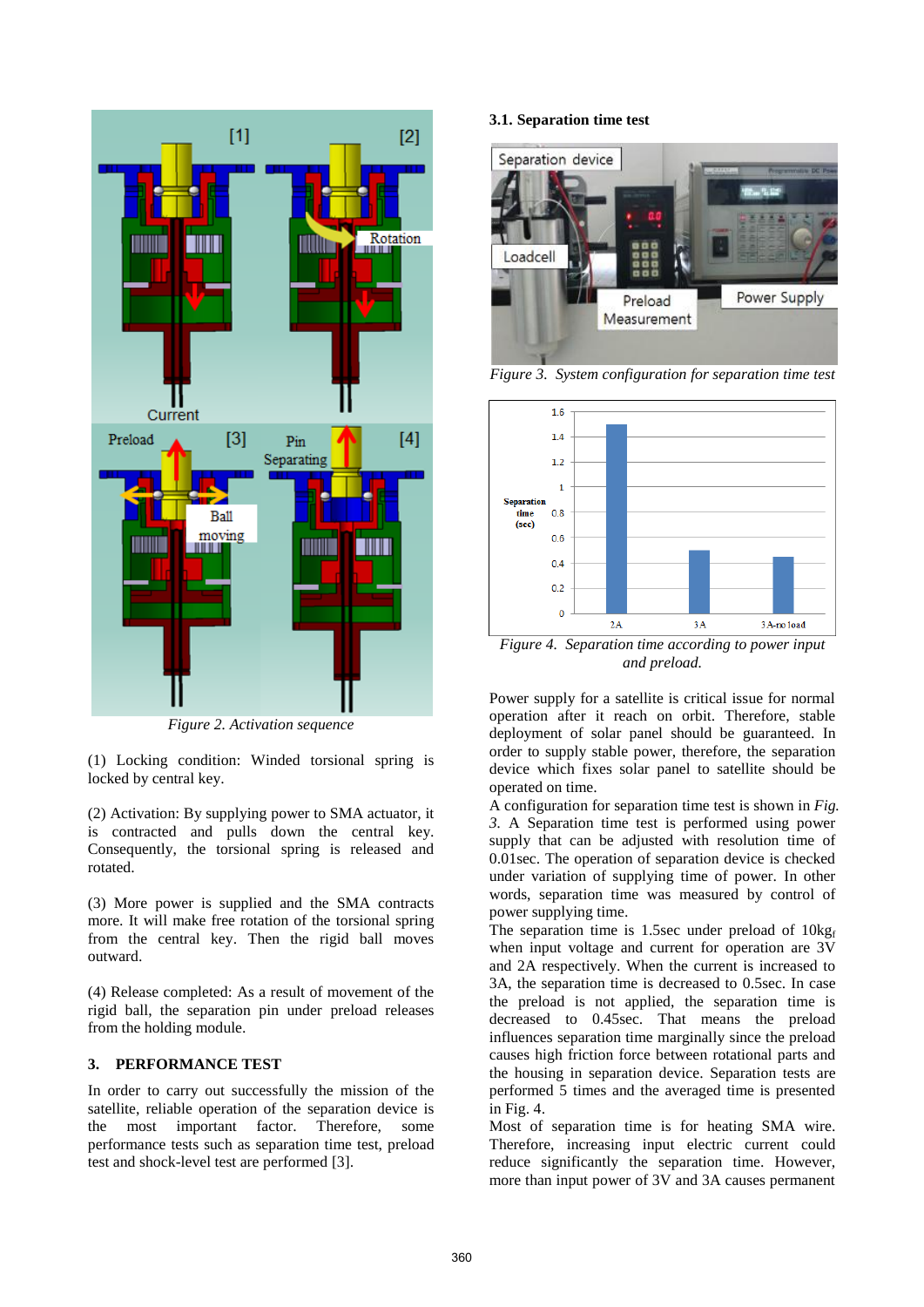deformation of SMA wire (diameter of 0.51mm) that is manufactured by DYALLOY Inc.'s FLEXINOL® [4]. Conclusively, amount of input power to SMA wire is most significant parameter to determine separation time.

## **3.2. Preload test**

The solar panels are folded by the separation device until a satellite settles on the orbit. At that time, the separation device takes the preload through a hinge which connects a satellite with the solar panel. Therefore, the separation device should be operated under a specific preload that is generated from the solar panel.

The preload that comes from the weight of solar panels should be engaged to simulate the actual satellite situation. Adding dummy mass is a common way to generate the preload. However, the preload generator should be able to reduce momentum from gravity and be designed to change the preload easily. Therefore, the preload generator is designed using action and reaction phenomena. Fig. 5 shows the working principle for the preload generator [5].



*Figure 5. Configuration of preload generator.* 



The preload is generated when the end of extension bar fastens tightly with a nut. Thus, we can control the preload using nut's tightness. And we install a load cell between the separation pin and the extension bar to measure the preload. When we perform the separation test with power of 3V and 2A, the separation is accomplished up to preload of 10kg<sub>f</sub>.

Based on assumption that maximum separable preload is controllable by changing stiffness of a spiral spring, we investigate maximum separable preload according to thickness of a spiral spring. As we expect, higher stiffness of a spring overcomes higher preload. As shown in Fig. 6, maximum separable preloads are  $32.5\text{kg}_f$  and  $50\text{kg}_f$  respectively in case thicknesses of a torsional spring are 0.4 mm and 0.5 mm respectively. It is because bigger stiffness of a torsional spring generates higher torque. Consequently, higher torque can overcome higher preload that is given by appendage through a release pin.

### **3.3. Shock test**

The separation device will be in a zero G state when it operates in the space environment. The test environment is simulated by using bungee cables to suspend the device in order to emulate the rigid body motion in space.

The satellite body is made of 500x500x600 mm aluminum panel. The preload of  $10\text{kg}_f$  is set by using the preload generator. The accelerometer (DeltaTron® , Brüel&Kjæ r) is installed at 30 mm (Pos. 1), 60 mm (Pos. 2) and 90 mm (Pos. 3) respectively, from the installed position of the separation device. The measurement set-up on the panel and experimental configuration for shock test are shown in Fig. 7 and Fig. 8. The generated shock, while the device is separating, is measured by output voltage of accelerometer through the A/D channel of the DAQ board with the Labview® software. After the separation device is activated, the shock data is presented in *Fig. 9.*



*Figure 7. Shock measurement setup on panel*